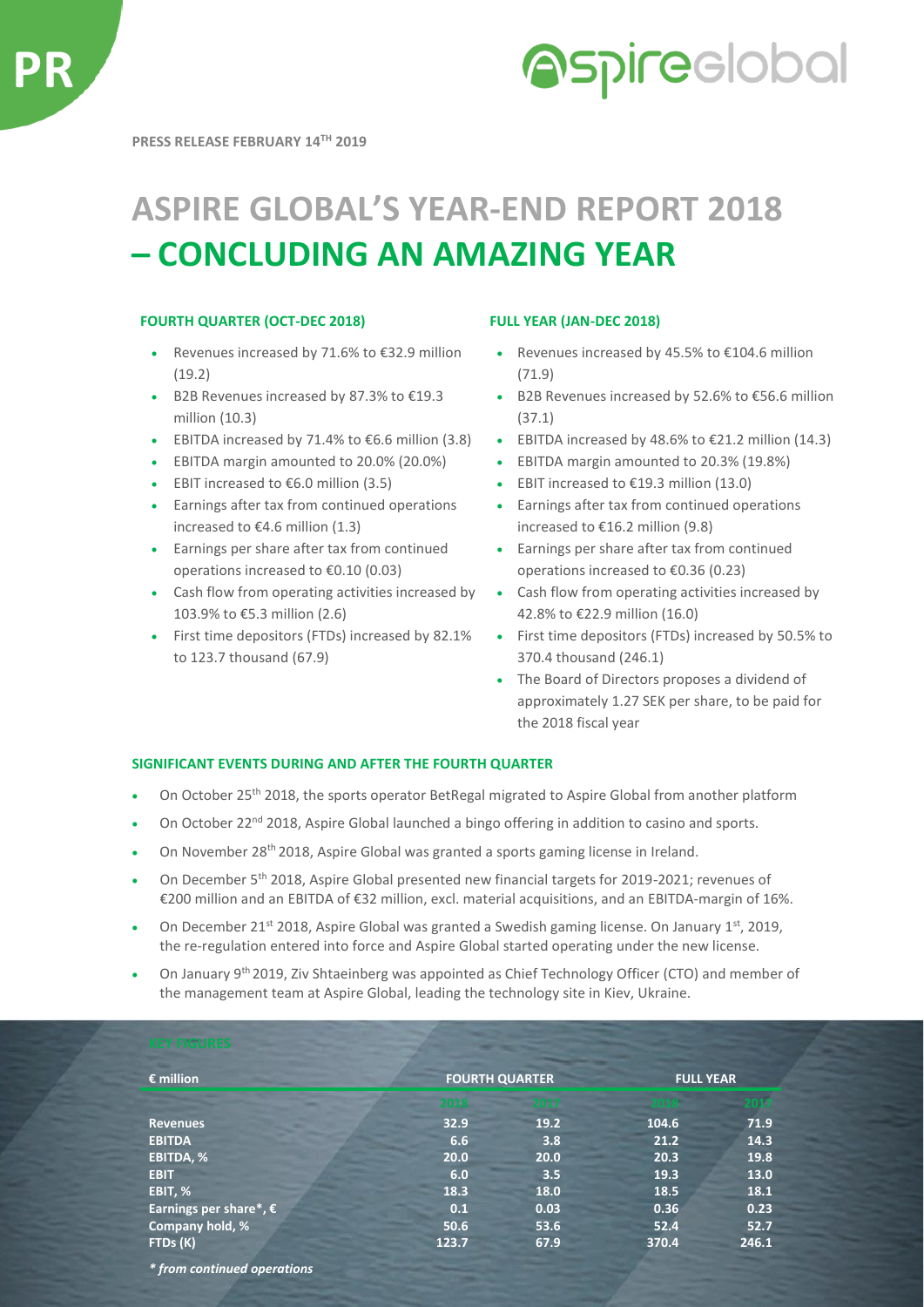

## **A WORD FROM THE CEO**

**As I conclude the fourth quarter and 2018 as a whole, I feel excited and extremely proud of our progress. December rounded off yet another record quarter in line with our seasonal pattern. We maintained strong focus on regulated markets with new licenses granted in Sweden and Ireland and finalized compliance for the Swedish re-regulation. Furthermore, we launched five new brands on the platform, two of which were migrations of established operators, all while pursuing high activity in B2B and B2C through effective CRM-campaigns. As a result, revenues in the fourth quarter increased by 71.6% from 2017, reaching €32.9 million.**

### **CONCLUDING 2018**

As for the full-year, it was an exciting journey. Aspire Global entered into 8 new partnerships and launched 13 new B2B-sites. We also launched over 240 new games, 6 of which are our own, and managed to expand our offering to bingo and sports, the latter of which is growing steadily and contributing to both segments. We received two new licenses for regulated markets, Sweden and Ireland, enabling us to create a stronger presence in northern Europe. The iGaming license for sports in Ireland expands Sportsbook to yet another regulated market, enabling partners to target new audiences through a wider offering. Moreover, we issued and listed a bond under a €80 million framework that, together with our strong cash flow, would enhance our growth potential and allow us to explore attractive investment and acquisition opportunities, in line with operational focus. Last but not least, we arranged our first capital markets day in Stockholm. The fact that we will be exceeding previous financial targets ahead of schedule is the result of an amazing progress in 2018, following our growth strategy.

#### **ENTERING 2019**

We are excited to be up and running in the re-regulated Swedish market, creating a stronger footprint in the Nordics. Aspire Global sees considerable growth potential from the modest starting point and is looking forward to initiating new partnerships under the new conditions.

Aspire Global recently announced updated financial targets for 2019-2021, aiming at revenues of €200 million and an EBITDA of €32 million, excluding material acquisitions, and an EBITDA-margin of 16%. The strategy going forward remains focused on B2B and B2C, but also on game development. Aspire Global will continue to pursue strong growth, both organically and through acquisitions, with a consistent focus on improving the offering, strengthening partnerships and seizing attractive opportunities in regulated markets. To ensure the appropriate infrastructure and flexibility for various market conditions and coming integrations, we will be initiating considerable investments in the company platform from our tech site in Ukraine, starting with the recent appointment of a group CTO and further recruitments to strengthen the tech-team going forward.

Welcome to a new and exciting year with Aspire global.

Tsachi Maimon, CEO Aspire Global